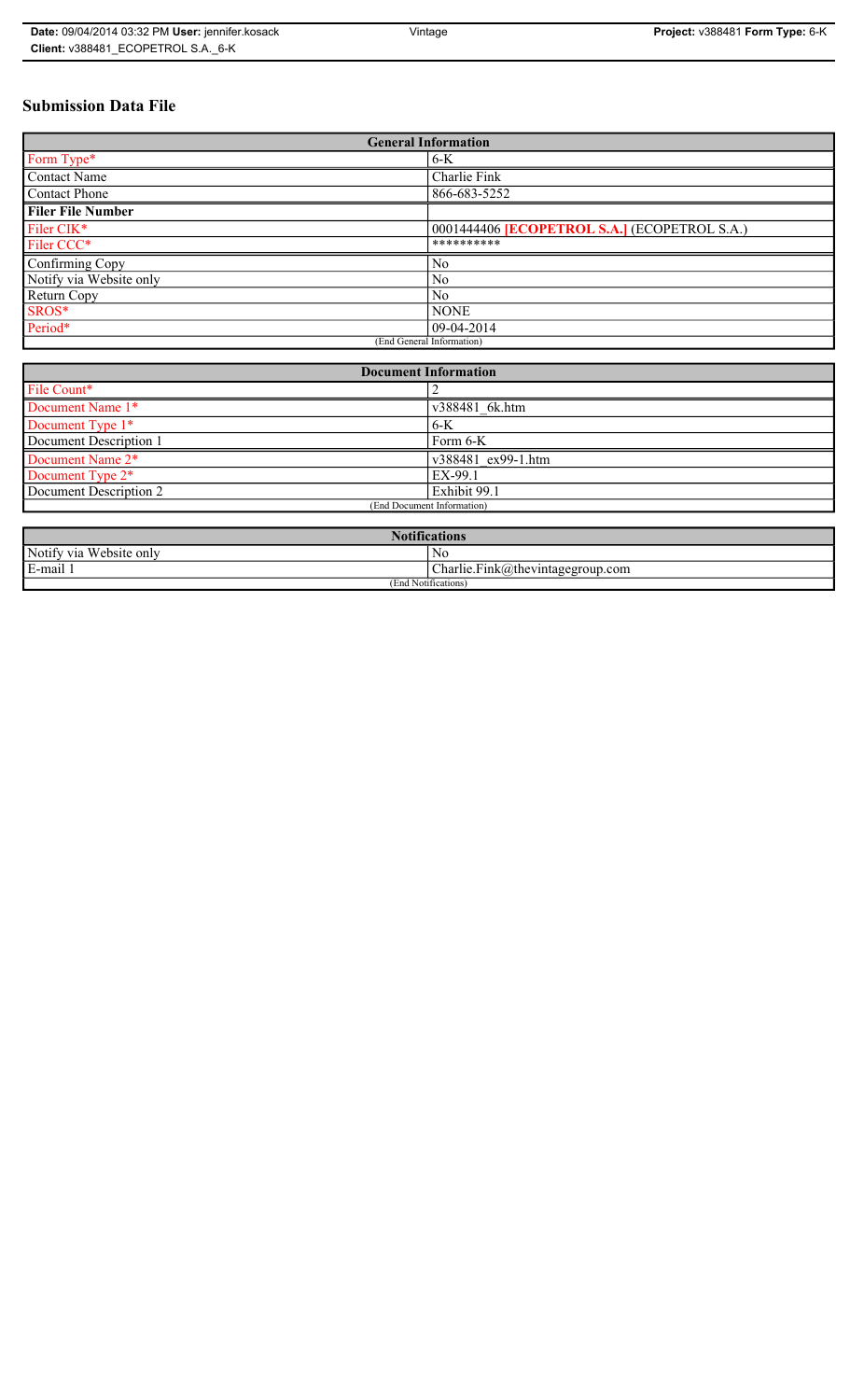## **UNITED STATES**

### **SECURITIES AND EXCHANGE COMMISSION Washington, D.C. 20549**

**FORM 6-K**

## **REPORT OF FOREIGN PRIVATE ISSUER PURSUANT TO RULE 13a-16 OR 15d-16 UNDER THE SECURITIES EXCHANGE ACT OF 1934**

For the month of September, 2014 Commission File Number 001-34175

ECOPETROL S.A.

(Exact name of registrant as specified in its charter)

N.A.

(Translation of registrant's name into English)

COLOMBIA

(Jurisdiction of incorporation or organization)

Carrera 7 No. 37 – 69 BOGOTA – COLOMBIA

(Address of principal executive offices)

Indicate by check mark whether the registrant files or will file annual reports under cover of Form 20-F or Form 40-F.

Form 20-F  $\boxtimes$  Form 40-F  $\Box$ 

Indicate by check mark if the registrant is submitting the Form 6-K in paper as permitted by Regulation S-T Rule 101(b)(1)

 $Yes \Box No \boxtimes$ 

Indicate by check mark if the registrant is submitting the Form 6-K in paper as permitted by Regulation S-T Rule 101(b)(7)

 $Yes \Box No \boxtimes$ 

Indicate by check mark whether the registrant by furnishing the information contained in this form is also thereby furnishing the information to the Commission pursuant to Rule 12g3-2(b) under the Securities Exchange Act of 1934.

 $Yes \Box No \boxtimes$ 

If "Yes" is marked, indicate below the file number assigned to the registrant in connection with Rule 12g3-2(b): 82- N/A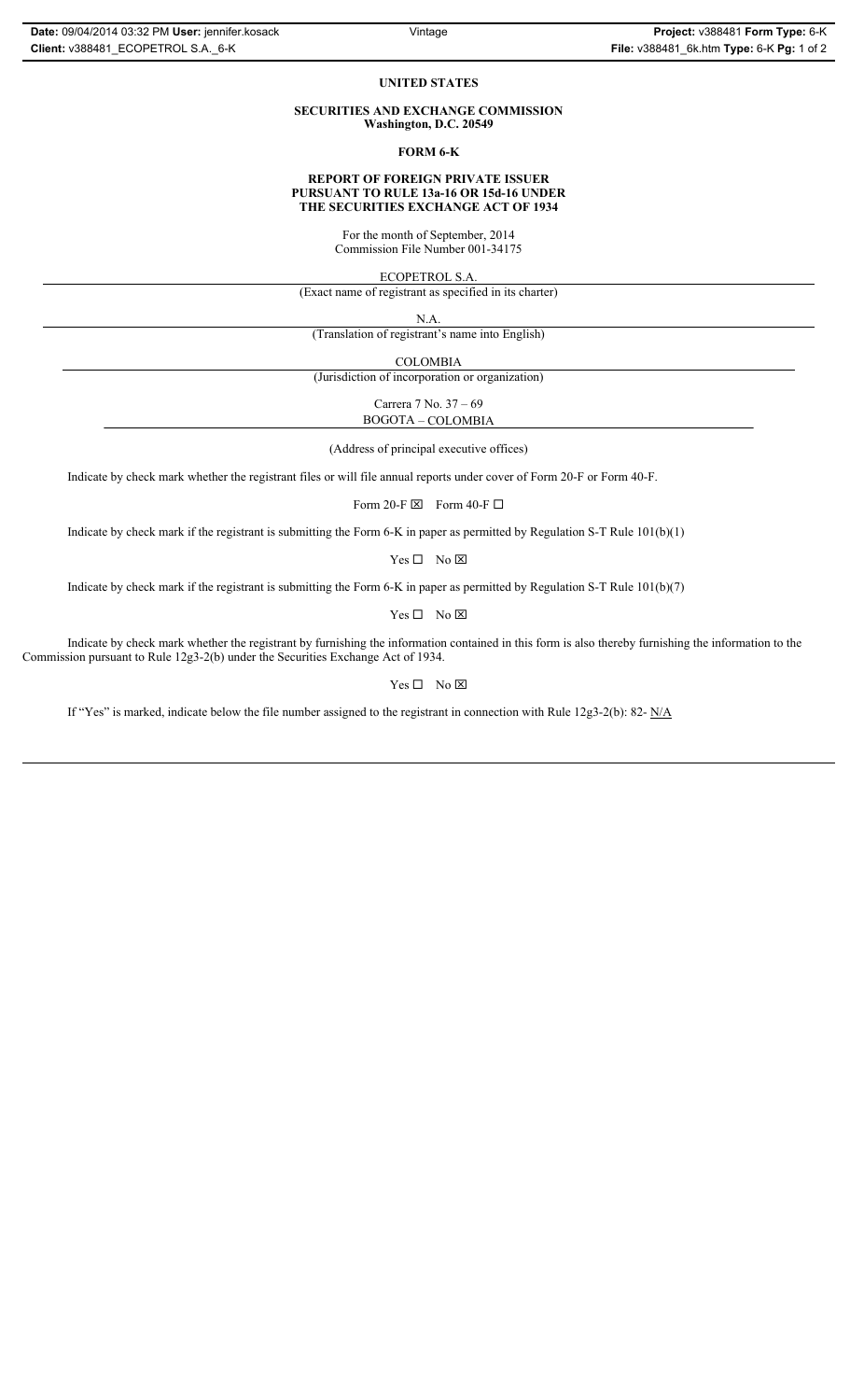| Date: 09/04/2014 03:32 PM User: jennifer.kosack |
|-------------------------------------------------|
| Client: v388481 ECOPETROL S.A. 6-K              |

# **SIGNATURES**

Pursuant to the requirements of the Securities Exchange Act of 1934, the registrant has duly caused this report to be signed on its behalf by the undersigned, thereunto duly authorized.

Ecopetrol S.A.

By: /s/ Magda N. Manosalva Name: Magda N. Manosalva Title: Chief Financial Officer

Date: September 4, 2014